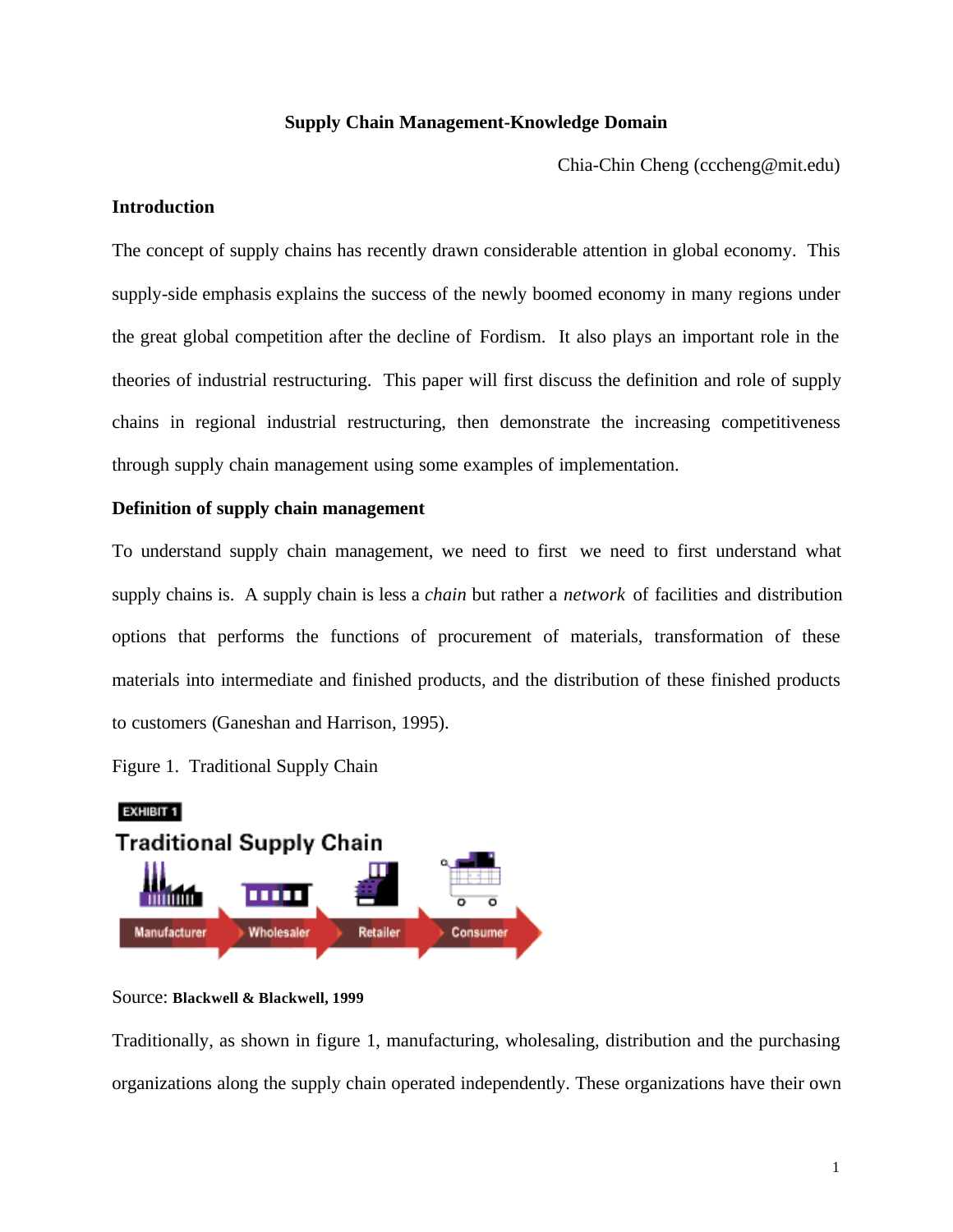objectives and these are often conflicting. To reduce transaction cost occurred alone supply chain and to increase efficiency of material flow, there is a need for a mechanism through which these different functions can be integrated together. Supply chain management is a strategy through which such an integration can be achieved.

Peter J Metz in Sloan School of Management gives a definition to supply chain management in his Dymystifying Supply Chain Management from Supply Chain Management Review in 1998:

"MIT's definition is integrated supply chain management is a process-orientated, integrated approach to procuring, producing, and delivering products and services to customers. ISCM has a broad scope that includes sub-suppliers, suppliers, internal operations, trade customers, retail customers, and end users. It covers the management of material, information, and funds flows."

# **Role of supply chains and restructuring models**

The concept of supply chain management is originated from logistic research. The emphasis on supply chain management among current economic analysts came from the study of deindustrialization and restructuring of the industry. Since the decline of American industry in the 1970s, a number of economic analysts have focused on production and organizational perspectives to explain the failure of mass-production strategies in traditional US and British industries and the success of several foreign industries, such as the Third Italy and Japan. Supply chain management reflects these foreign industrial practices (especially the Japanese competitors' approach) to reduce time to market and increase customer service. According to Ellram (1991, pp.13), supply chain management represents a network of firms interacting to deliver a product or service to the end customers. It is an integrated approach using information to manage material flow from suppliers to end-users.

There are many forms of such integration through information exchange in the production (or supply) side of industrial institutions. This production-oriented perspective is defined as the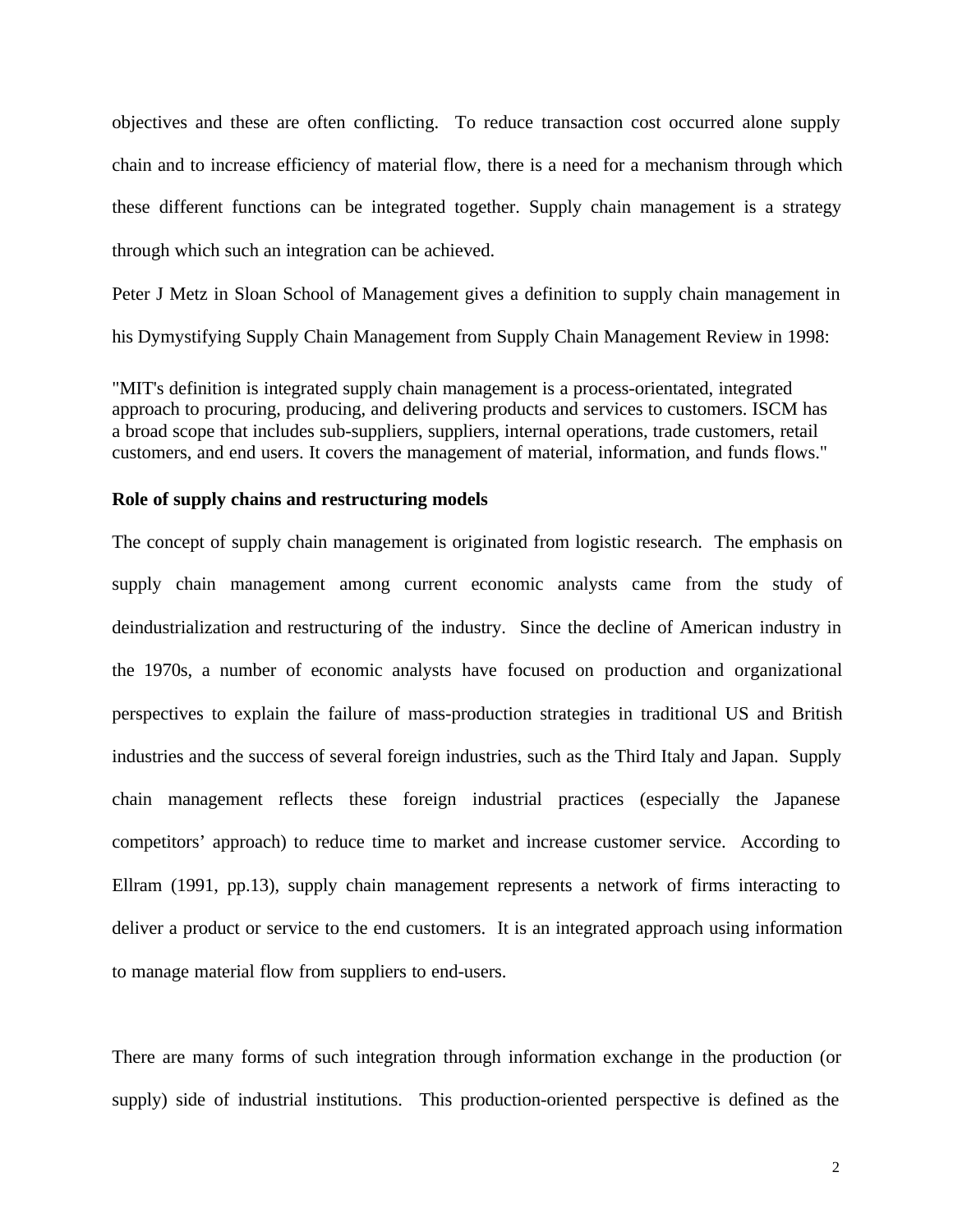"New Competition" by Best (1990, pp. 1-26). They include a looser, and more horizontal integration of firms based on cooperation in research and information sharing, and a deeply tied and more vertical integration of firms working together for product development. The first type of integration is refereed as the "Italian model", whereas the second is as the "Japanese model" in Polenske's recent article about competition, collaboration, and cooperation in the context of regional economics (Polenske, 1998). These two forms of supply-side networking are discussed below and the roles they play in the regional economics are also discussed.

#### *The Italian Model*

The Italian model represents the type of network that consists of a cluster of many small firms in particular regions. This type of cluster can be seen in industrial districts in Italy, Germany, France and the United States (Polenske, 1990, pp.19). These firms took innovative and cooperative strategies to face an environment of changing consumer taste, to overcome the associated technological barriers and the problems of mass production. Such strategies contribute to their success in the international competition in the 1970s to 1980s. The successful strategies include flexible multi-use equipment, use of skilled workers, technological advance, cooperative research, financial cooperation and joint marketing (Sabel, 1984, Best, 1990, Polenske, 1998).

Strictly speaking, the strategies taken by the firms in the Italian Model do not quite meet Ellram's definition of supply chain management. For example, although the more flexible production and marketing approach taken by these clustered firms is to meet changing consumers' tastes, management of supplier-consumer relationship to achieve high-level end-user services is not emphasized in this model. Moreover, the cooperation among these clustered firms is more horizontal: they integrate to deal with outside suppliers, to meet highly specified product requirement, to reduce transaction costs and to form an external economy of scale. The vertical

3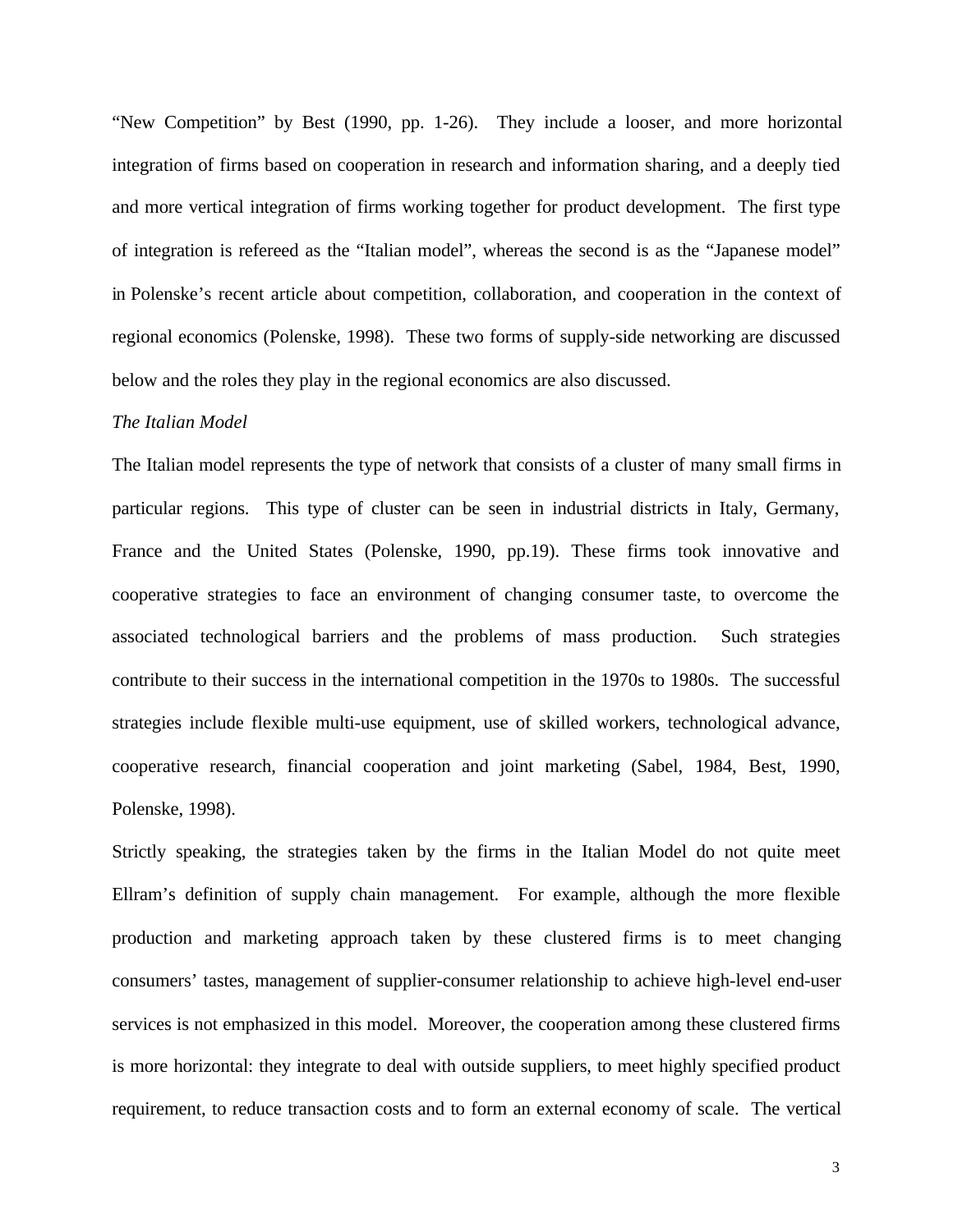integration of firms of different stages of material flow from raw material supply to final delivery is not stressed. However, the Italian type of cooperation networks plays an important role in the analysis of production (or supply side) oriented industrial restructuring. It is often studied by reconstructing analysts in comparison with the Japanese Model that will be discussed in the next section. In general, the Italian model has stronger regional implication (in the form of industrial district) than the Japanese model. However, they are equally important to explain the success of small to medium firms from certain regions in the era of global competition.

#### *The Japanese Model*

The Japanese model describes the success of Japanese-style industrial organization. Compared to the Italian model, the inter-firm cooperation is tighter, often involve formal, long-term contracts and close collaboration between large firms and small contractors in productdeveloping processes. This long-term, collaborative relationship provides mechanism for risk sharing, reduce transaction costs and enhance the efficiency of transmitting information from the large to small firms (Polenske, 1998, pp. 21). The Japanese model is a good example of supply chain management described by Ellram. The outsourcing of large manufactures to upstream suppliers and downstream distributors and the information transmission throughout the channel help the entire industrial organization to achieve just-in-time production goals and improve the service to customers (Ellram, 1991 and Polenske, 1998).

#### *The third restructuring model*

The Italian and Japanese industrial organization gradually influenced the modern industry and demonstrated the importance of the 3Cs: competition, cooperation, and collaboration in the global competition. These two types of industrial restructuring generally occurred in small to medium-sized firms. In addition to the two models discussed above, the third form of industrial restructuring were studied later by a group of analysts, including Amin and Robbins, Gereffi,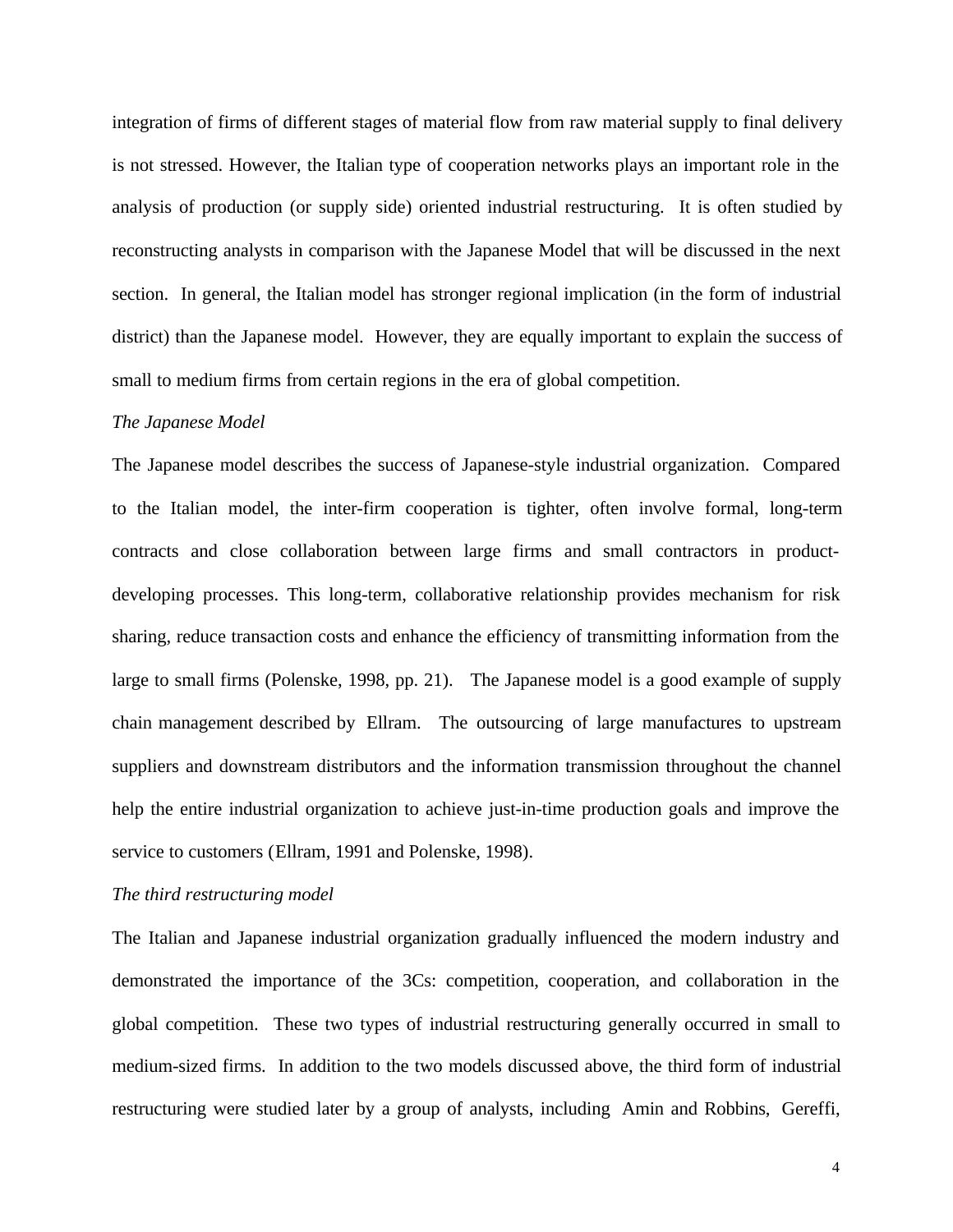Harrison, Helper, and Scott, in the success of multinational large corporations (Polenske, 1998, pp.24). The emphasis in supply chains is eminent, the multinational firms shows more effective corporate integration, increased control over markets and finance, pushing of risks and costs along the supply chains onto small suppliers and establishment of collaborative arrangements among participating firms (Polenske, 1998, pp. 24). These corporations keep technological innovation and collaboration in the core regions and employ low-skilled workers in the peripheral regions. The network of information exchange is across spatial boundaries.

### **Examples of supply chains in the context of competitiveness**

This section introduces two examples of integration of large firms with the upstream suppliers and downstream distributors respectively to support the argument that supply chains management increases the competitiveness of the industry. The factors that contribute to the enhancement of competitiveness are then stated, and the implication of government policy to encourage supply chain management is discussed.

The first example represents the Japanese-style supplier-customer collaboration (called *keiretsu*) in the typical Japanese automobile industry. Take the Nissan example used in Best's article (Best, 1990, pp. 15-16), the Nissan engineers do not prepare the specifications of the automobile parts for the contractors, instead, they describe the function of the products and ask a familiar supplier to design it. This way, the customer-supplier relations are more consultative and cooperative. In order to achieve production goals, they share an unusual degree of information disclosure. This relationship is built on shared network norms and a mutual long-term responsibility and trust (Best, 1990, pp. 16, Polenske, 1998). In many cases, a limited degree of mutual shareholding between supplier firms and subcontractors is common (Sayer and Walker, 1992). The security and high-degree collaboration in product design increase the efficiency and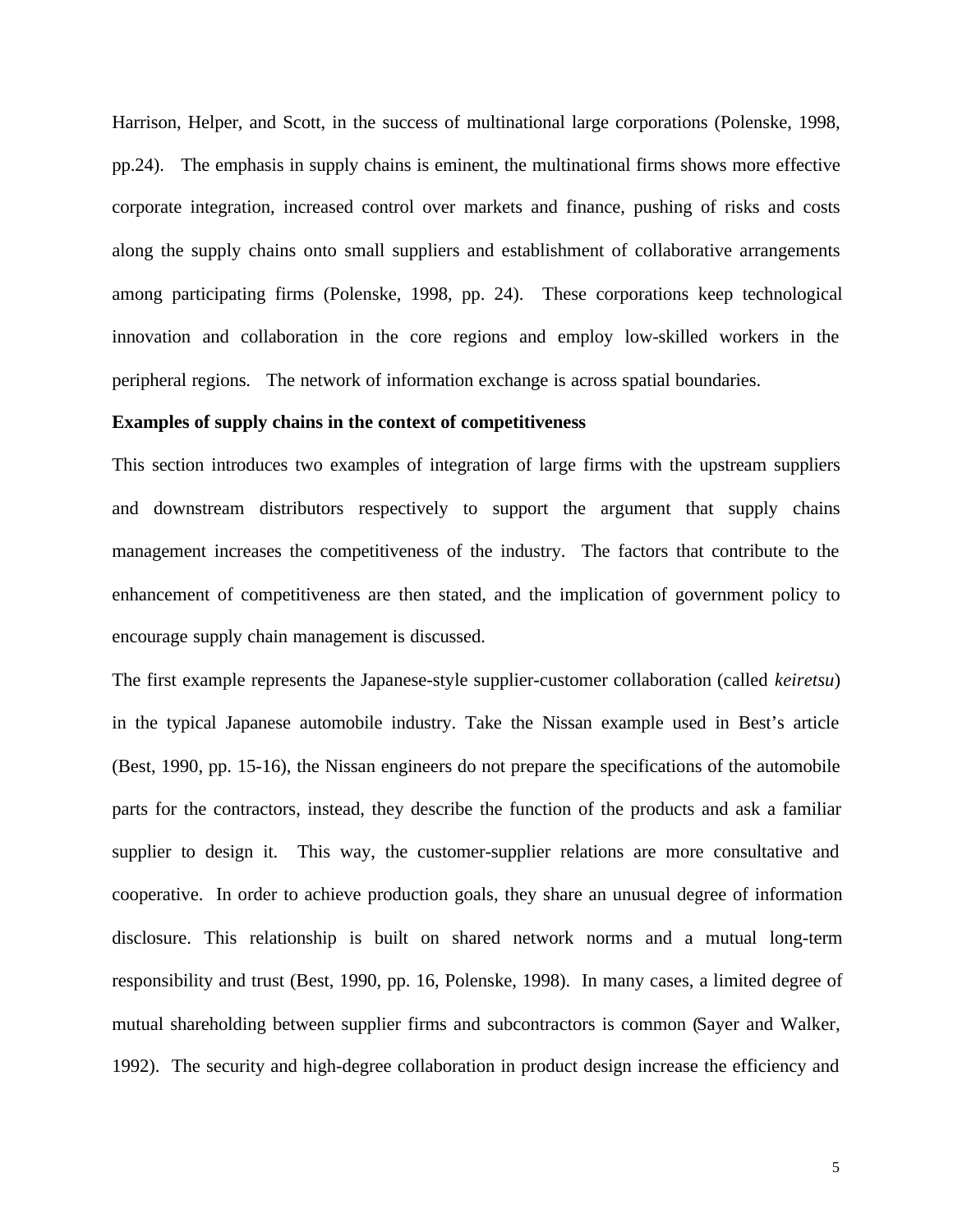flexibility of the R&D/production processes and built a strong base of competitiveness for the Japanese automobile industry in the global market.

The second example involves the outsourcing of third-party firms in product distribution. According to Glasmeier and Kibler, some transportation and warehousing industries use modern management techniques, such as just-in-time (JIT), rapid inventory turnover, direct store delivery, electronic data interchange, bar coding, automation, functional warehouse and cross docking, to provide distribution services. These third-party service providers actually manage all or part of the companies' logistics systems (Glasmeier and Kibler, 1996, pp. 753). For example, North American Van Line (NAVL) provides third-party outsourcing service for Wang and IBM and oversees and controls the product delivery process from line-haul transportation, order consolidation and assembly, to customer delivery. Some major transportation companies, including Federal Express, Roadways, and Union Pacific, have also entered this logisticsoutsourcing market (Glasmeier and Kibler, 1996, pp. 753). Some of these third-party firms have regionalized at the outsourcing firms' location, according to Copp's study, some of these outsourcing service providers actually provide implants that operate at the contacting firms' location (Glasmeier and Kibler, 1996, pp. 754). The utilization of modern distribution techniques and cooperation with specialized firms for product delivery increase the efficiency and competitiveness of large manufacturers.

Taking Cardinal Health as another example. As shown in Figure 2, Cardinal has positioned itself to provide services throughout the pharmaceutical supply system. It can fulfill different clients' Figure 2. Supply Chain Management of Cardinal Health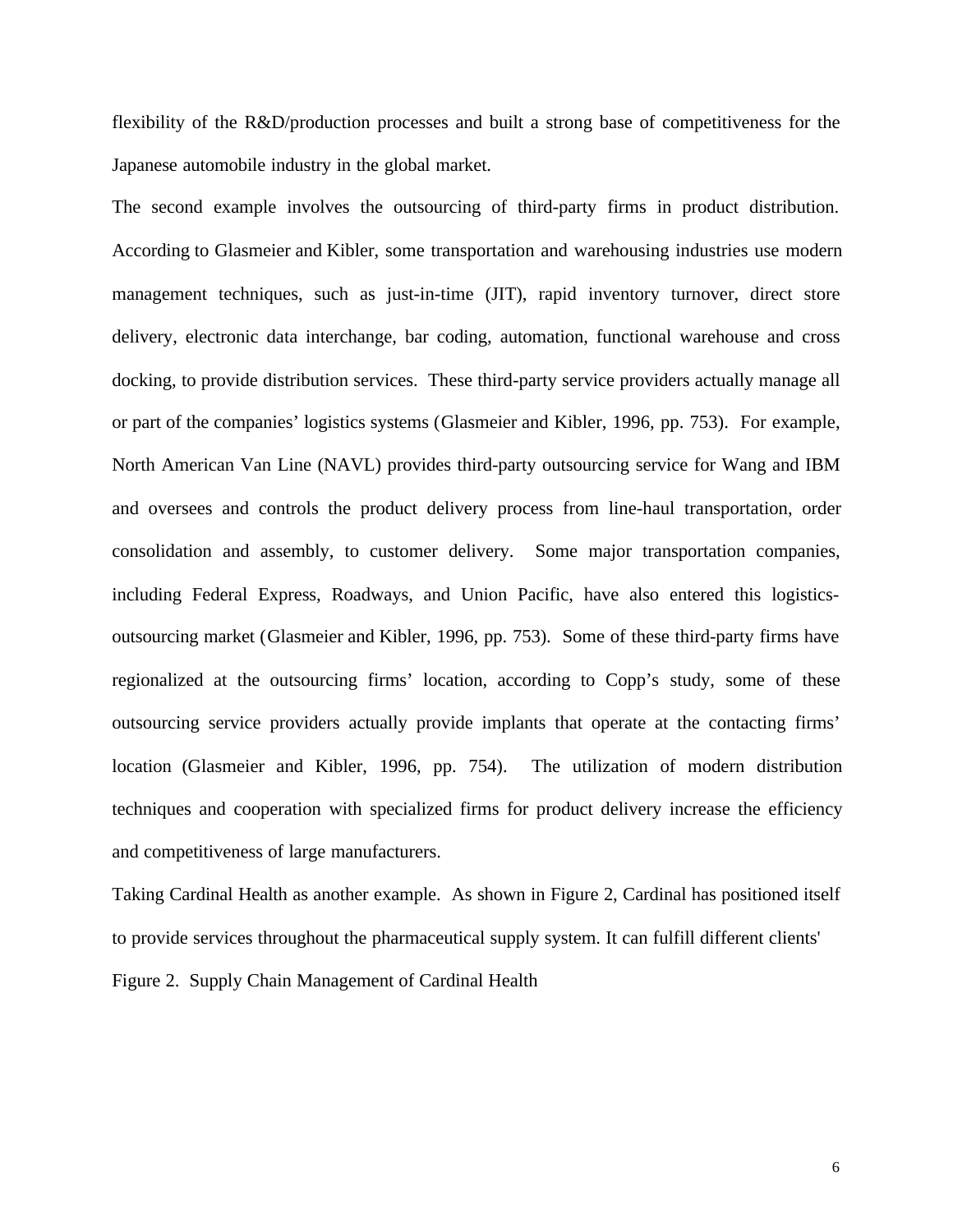# **EXHIBIT 3 How Cardinal Health Is Positioned**



### Source: **Blackwell & Blackwell, 1999**

needs through a variety of services provided by its various business units. Cardinal has attained its greatest success, however, by performing the information function of monitoring consumer demand (see broken line on the illustration) and by developing the logistics systems required for shipping and inventory replenishment. The company can perform these activities more efficiently than many of the retailers and their manufacturer suppliers.

# **Pros and cons of supply chain management**

The restructuring of industries in certain regions successfully adapted to the rapid changing market. The supply chain examples illustrated above share a set of common characteristics to increase competitiveness of firms. Such characteristics including reduced costs, decreased risks, increased efficiency and technological innovation through mutual learning in the supply chains have enhanced the competitiveness of the industries. These competitive benefits are discussed below.

*1. Reduced costs:* Networking in supply chain has the potential to reduce transaction costs, lead to internal economy of scale through innovation and help to form external economy of scale through cooperation (Polenske, 1998).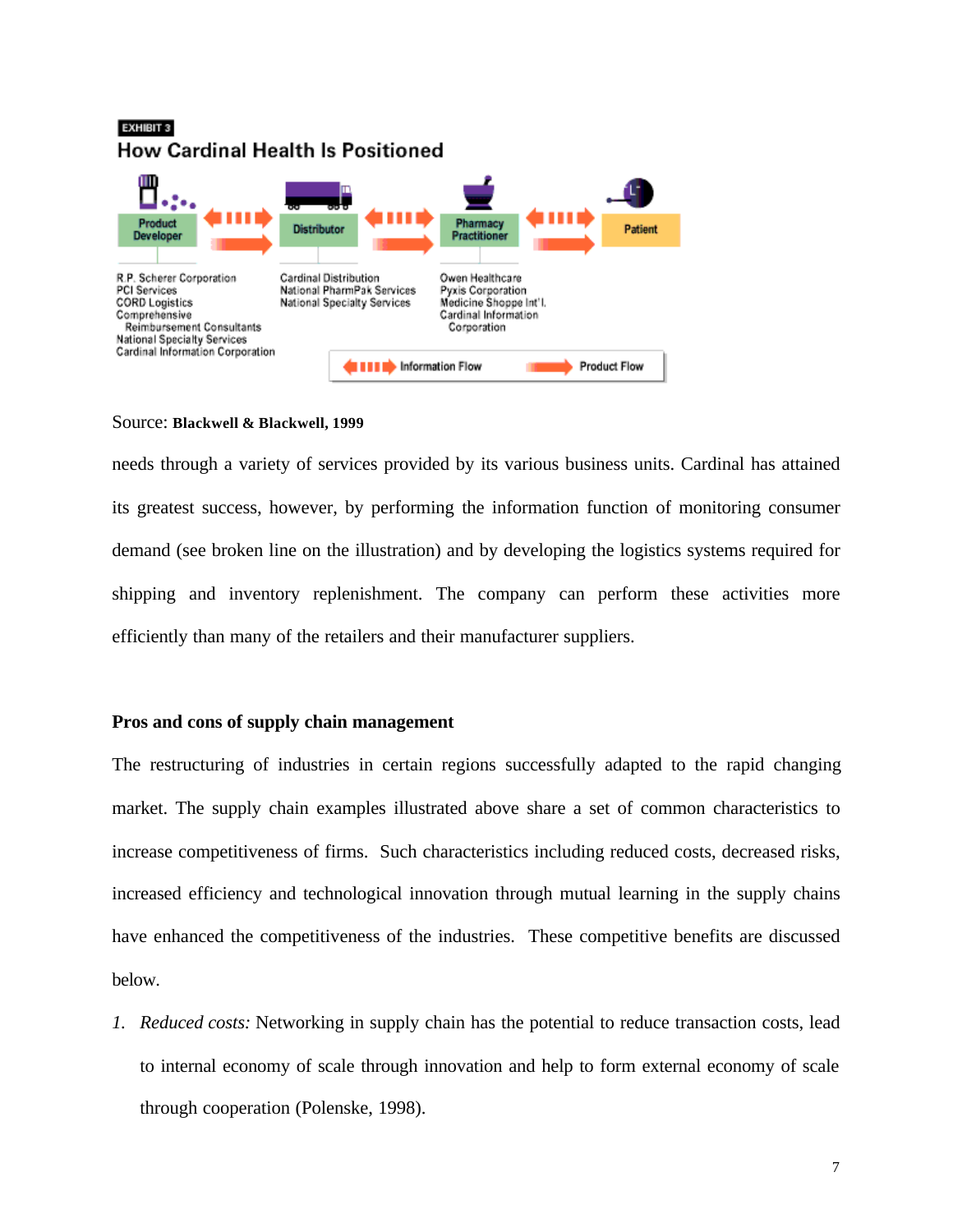- *2. Decreased risk:* The risks and uncertainty of the changing external market environment can be greatly reduced through insurance of quality and quantity supply, sharing information and assets, future commitments, trust and risk-sharing (Ellram, 1990, pp. 13-22).
- *3. Increased efficiency:* the information exchange and the management of material flow by the specialized firms throughout the supply chains increase the efficiency of the industries.
- *4. Technological innovation:* continuous technological innovation to meet the market needs can be achieved from cooperative R&D, employee training and flexible specialization among firms.

However, network of supply chain is difficult to maintain. Increase in operational cost because of inefficient management and the increase of risk from opportunists and exaggerate synergies may reduce the competitive benefits of supply chains (Ellram, 1990).

### **Conclusion**

Many modern businesses have adopted the concept and methodologies of supply chain management in their business model and have great success. There are also many tools and consulting services available to help companies to plan and optimize their supply chain management practices. Gone are the days when the professionals or organizations in product design, purchasing, manufacturing, warehousing, distribution, materials handling, information technology, plant engineering, and logistics could do their jobs as if they had nothing do with anyone else.

Networking, linage, material and information flows are the central concepts of supply chain management in the business world. It requires a change of mindset by all involved. People in the various functions and disciplines no longer be able to look at themselves as the sole pivot point in the supply chain. Instead, they are one of many pivot points. All actors in the supply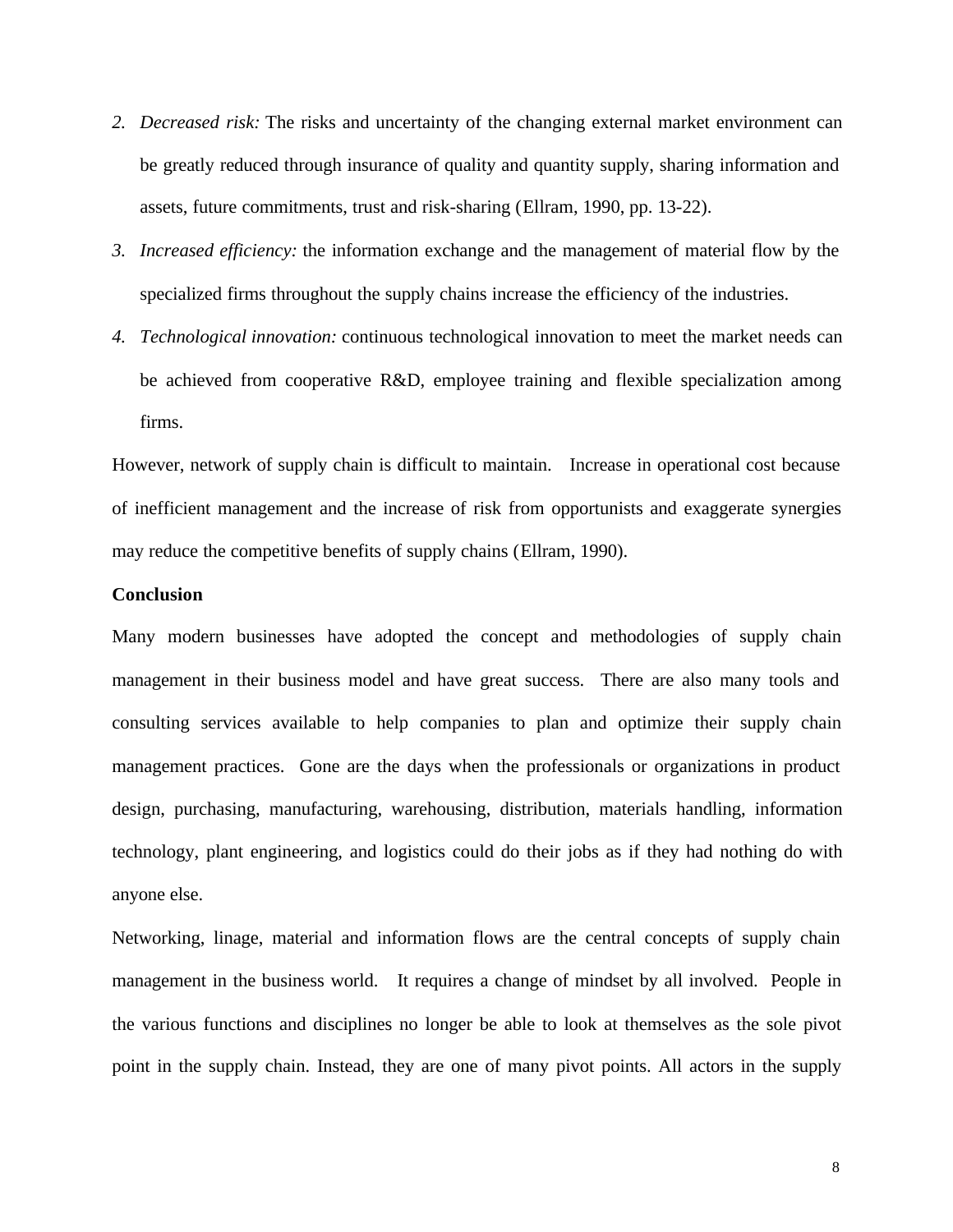chain must also come to realize that the supply chain will not run without full participation by each function. And each has to be optimized for the good of the chain but not for its own good.

# **References**

Amy K. Glasmeier and Jeff Kibler. 1996. "Power Shift: The Rising Control of Distributors and Retailers in the Supply Chain for Manufacturing Goods." Urban Geography, Vol. 17, No. 8, pp. 740-757.

Andrew Sayer and Richard Walker. 1994. "Beyond Fordism and Flexibility." The New Social Economy: Reinventing the Division of Labor. Cambridge, Blackwell, pp. 191-223.

Charles F. Sabel. 1989. "Flexible Specialization and the Re-emergence of Regional Economies." In Reversing Industrial Decline? edited by Paul Hirst and Jonathan Zeitlin. Oxford, UK: Berg, pp. 17-69.

Charles F. Sabel. 1997. "Constitutional Orders: Trust Building and Response to Change." Contemporary Capitalism: The Embeddedness of Institution, edited by J. Rogers Hollingsworth and Robert Boyer. Cambridge: Cambridge University Press, pp. 154-188.

Joel M. Podolny and Karen L. Page. 1997. "Network Forms of Organization." Stanford CA: Graduate School of Business.

Lisa M. Ellram. 1991. "Supply-Chain Management: The Industrial Organization Perspective." International Journal of Physical Distribution & Logistics Management, Vol. 21, No. 1, pp. 13- 22.

Martin Hart-Landsberg. 1998. "Contradictions of Capitalist Industrialization in East Asia: A Critique of 'Flying Geese' Theories of Development" Economic Geography, Vol. 74, No.2 pp. 87-110.

Meric S. Gertler. 1995. "'Being There': Proximity, Organization, and Culture in the Development and Adoption of Advanced Manufacturing Technologies, " Economic Geography, Vol. 71, No. 1, pp. 1-26.

Michael H. Best. 1990. The New Competition: Institution of Industrial Restructuring. Cambridge, MA: Harvard University Press, pp. 1-26.

Michae Storper. 1997. The Regional World. New York, NY: The Guilford Press, pp. 26-56.

Polenske, Karen R. 1998. "Competition, Collaboration, and Cooperation: An Uneasy Triangle in Networks of Firms and Regions." Submitted for Publication.